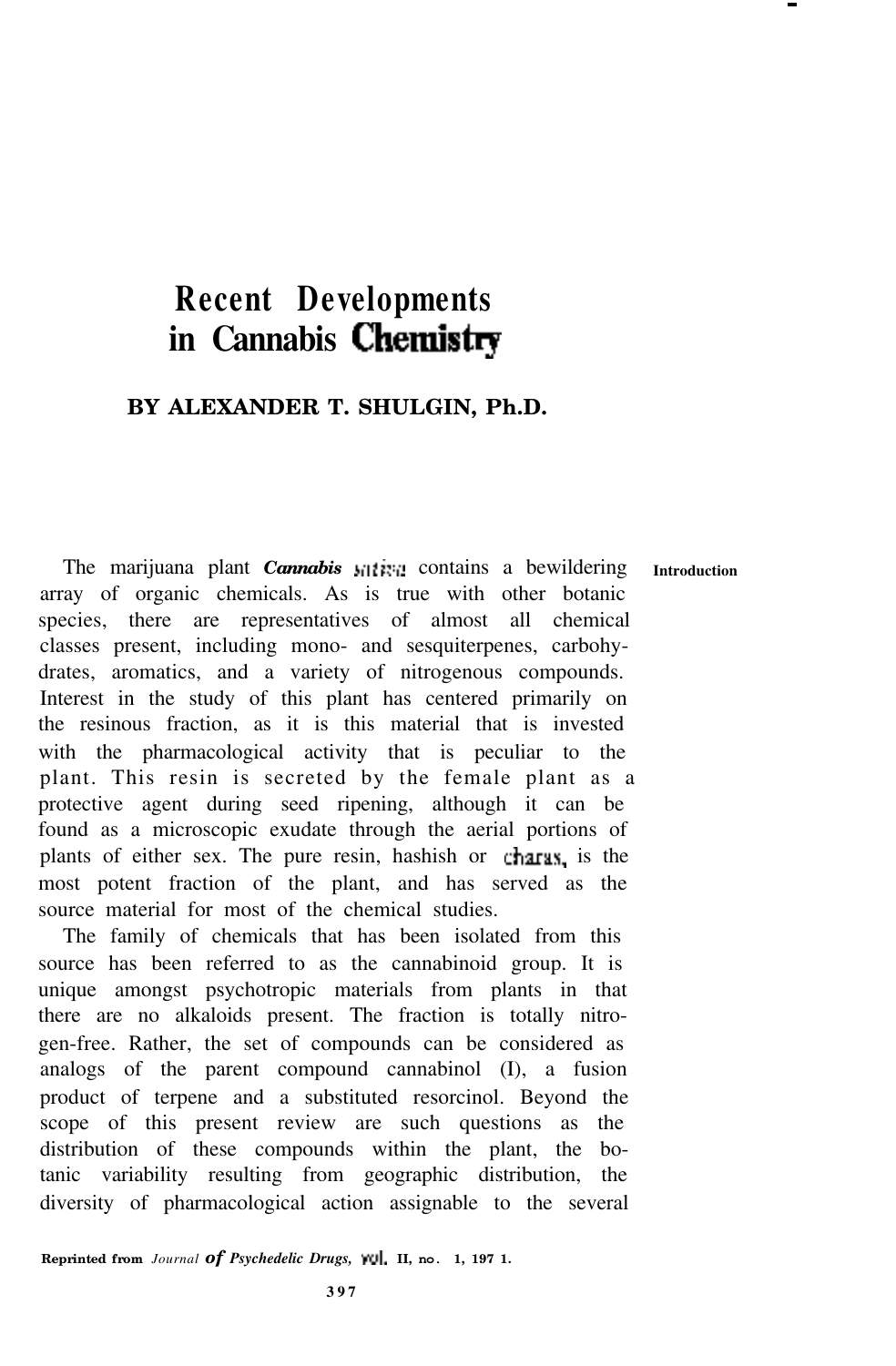distinct compounds present, and the various preparations and customs of administration. This presentation will be limited to chemical structure and synthesis, with only passing comments on the topics of biosynthesis and human use.

**Structural . Studies**

**Early** A brief review of the early analytical and synthetic studies m the area of cannabis chemistry is necessary as a background for the discussion of recent developments. Cannabin-01 (I) was the first compound isolated from the resin of Cannabis surviva as a pure chemical substance. Its synthesis established the carbon skeleton that is common to the entire

Fig. 1



group of cannabinoids. This 21-carbon system can be best described as an amalgamation of a lo-carbon monoterpene .and 5amylresorcinol (olivetol). The terpene half is shown to the left of the dotted line above. In cannabinol, it is completely aromatic and represents a molecule of cymene. In all of the remaining cannabinoids isolated from the native resin it is found in a partially hydrogenated state, usually with a single double bond remaining. The resorcinol moiety, olivetol, is the portion that is represented to the right of the dotted line. It is to be found as an invariable component of all the constituents of the resin, although as will be described below, it often appears as the corresponding carboxylic acid, olivetolic acid. Synthetic variations on the amyl group have proved to be one of the most rewarding series of studies in this area of chemistry, and represents most of the survey unit. activity investigations that have been pursued. This early synthetic work will be described only briefly, for it has involved analogs of tetrahydrocannabinol which display the terpene double bond in an unnatural position. The most recent chemical advances represent syntheses of the exact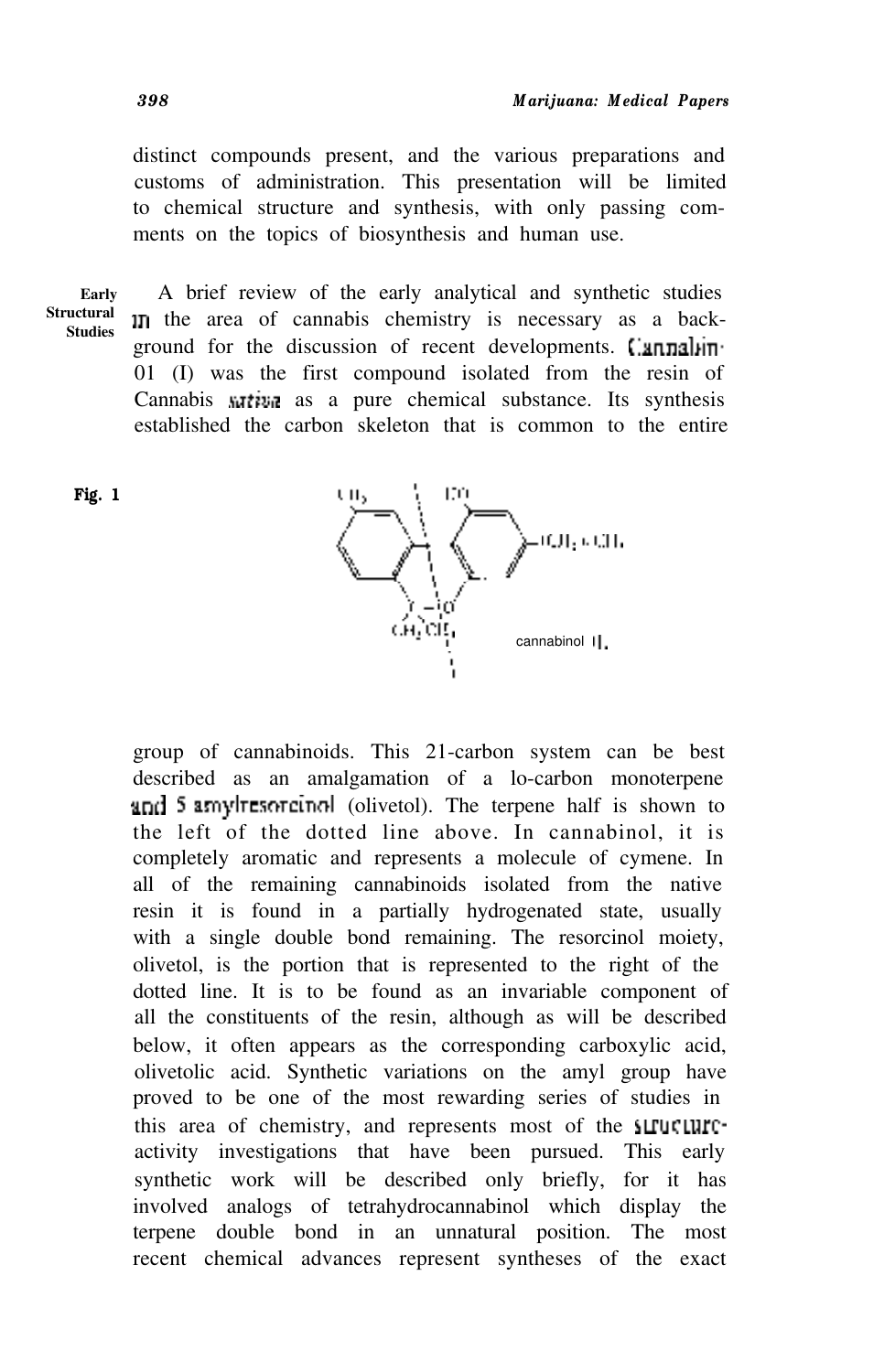4'

natural products, and these will be the body of this discussion.

A brief comment is desirable concerning the various modes of ring numbering that have been employed in this area. Four separate and distinct methods can be found in the chemical literature. Each has a virtue over the others, but each carries with it limitations. These complications arise from the fact that, in many of the cannabinoids present in the natural resin, the oxygen-containing ring (the pyran ring in the cannabinol above) is not present. These materials as isolated are dihydroxybiphenyls, with no heterocyclic ring.

The first of these numbering systems was introduced by Todd in England. It considers these substances best referred to as variously substituted pyrans. Thus the base numbers are

assigned to the pyran ring, and the 4,5-bond between the two remaining rings defines the l-position of each. The first of these, the "prime" set, is applied to the terpene ring and proceeds clockwise. The second, or "double prime" set, refers to the aromatic ring and proceeds counterclockwise. Thus the carbon atoms common to the pyran ring are numbered one and two in each case.

A related numbering system is one that employs the Chemical Abstracts convention. Here these substances are considered as substituted dibenzopyrans, and are numbered



pyran numbering

Fig. 3

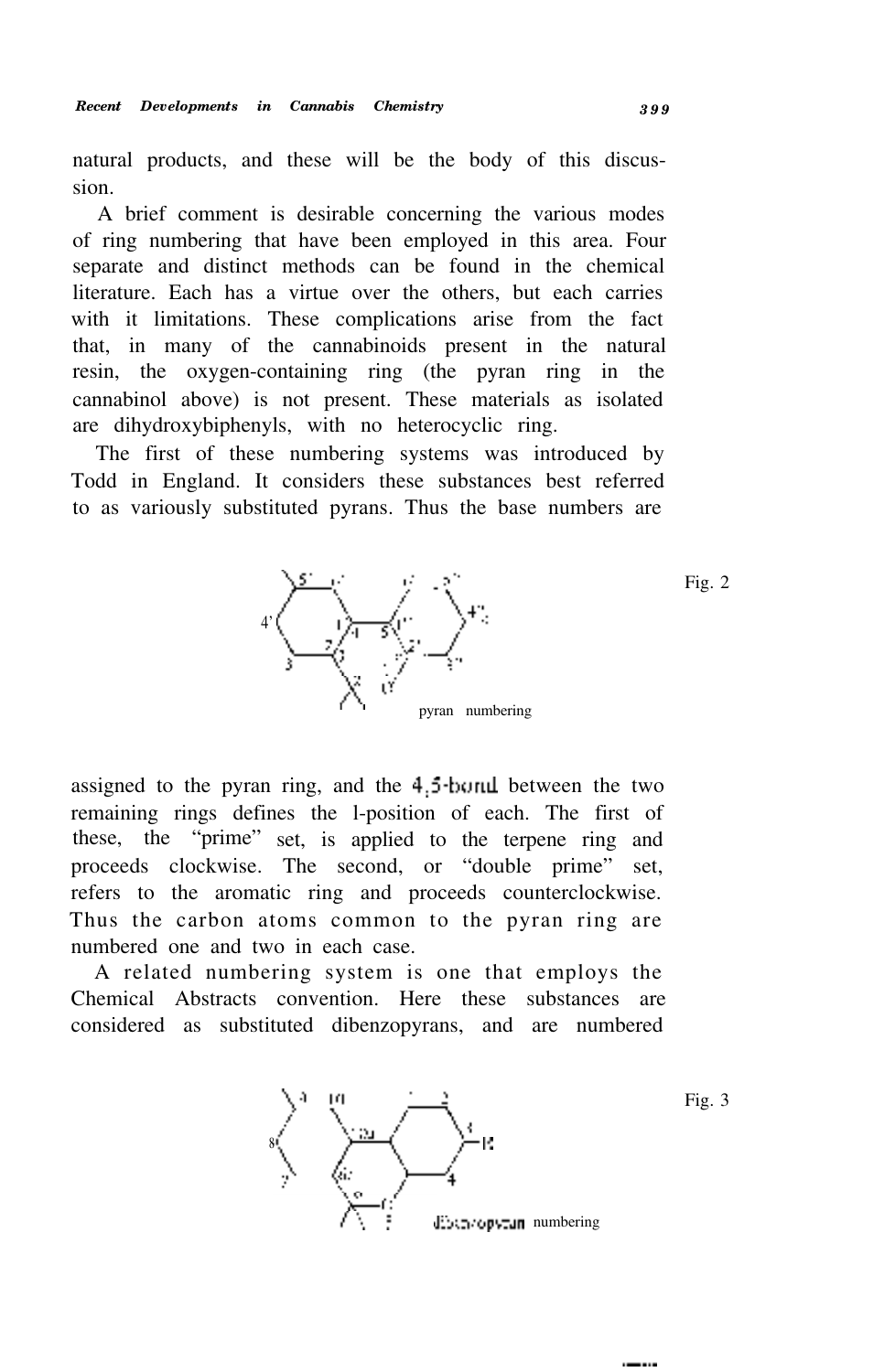starting with the first unfused position of the aromatic ring. The obvious disadvantage of both of these systems is that the numbering must be totally changed in those isomers in which the central pyran ring is open.

To compensate for this latter limitation, a biphenyl numbering system has come into usage, primarily in Europe.

Fig. 4



Here, the various substitution positions are sequentially numbered from the central carbon bond of biphenyl. The terpene ring is fundamental, and the aromatic ring commands the prime numbers. The advantages of this system are reciprocal to those mentioned above. The open ring compounds are easily numbered, but there is no general convention that extends to modifications that include the pyran ring. Note should be made of the fact that the course of numbers in the terpene ring is opposite to that of the other systems.

Most broadly used today is a numbering system that recognizes both the terpene nature and the aromatic nature of the two different parts of the molecule. Thus the terpene is numbered in a manner that is conventional for it, i.e., from the ring carbon that carries the branched methyl group. This is in turn numbered seven, and the remaining three carbons





of the isopropyl group are then numbered sequentially. The aromatic ring assignments are straightforward. The over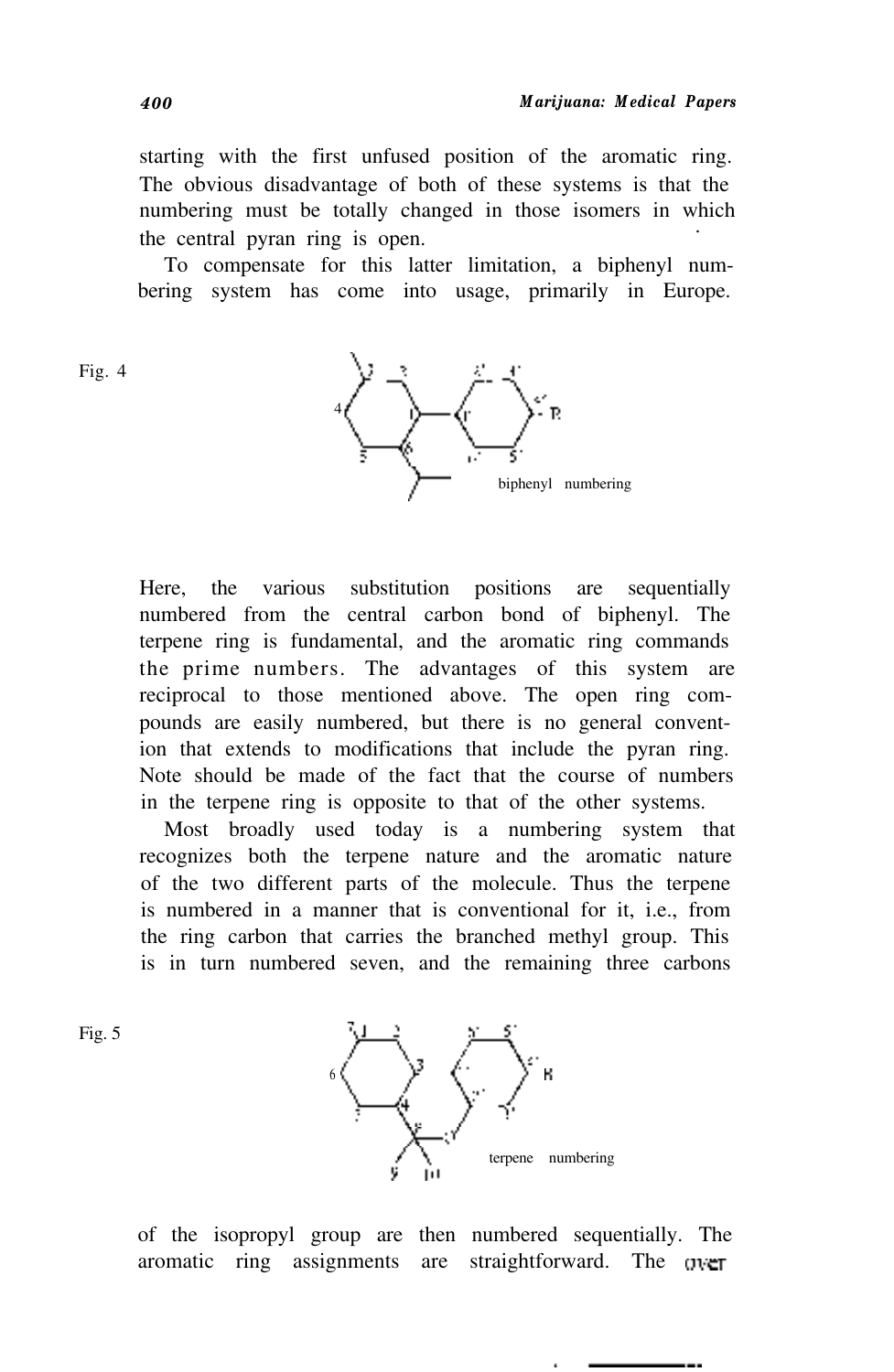whelming advantage here is that this numbering system is applicable whether the center ring is open or closed, and further it can be extended to new compounds that may be isolated as long as they can be represented as a combination of a terpene and an aromatic ring. The only exception is in the instance that the terpene portion is an open chain. Examples of this are known, and their numbering system will be mentioned later.

A brief discussion of the early synthetic efforts in this area is informative, as it provides the only systematic correlation between chemical structure and biological activity. Early in these chemical studies, at about the time of World War II, two compounds were isolated from the red oil fraction of cannabis. One was an optically active tetrahydrocannabinol which carried a double bond in the terpene ring. The other was the open-ring counterpart; it contained two phenolic groups and two double bonds. It was also optically active,



and was named cannabidiol.

The location of the exocyclic double bond in the latter compound was readily established, both by its easy conversion into tetrahydrocannabinol (THC), and by the generation of formaldehyde on ozonolysis. The endocyclic double bond proved to be extremely difficult to locate. It was known not *to* be in conjugation either with the exocyclic counterpart of with the aromatic ring. This still left three possibilities, the  $\Lambda^1$ , the  $\Lambda^2$ , and the  $\Lambda^2$ <sup>(6)</sup> -THCs.

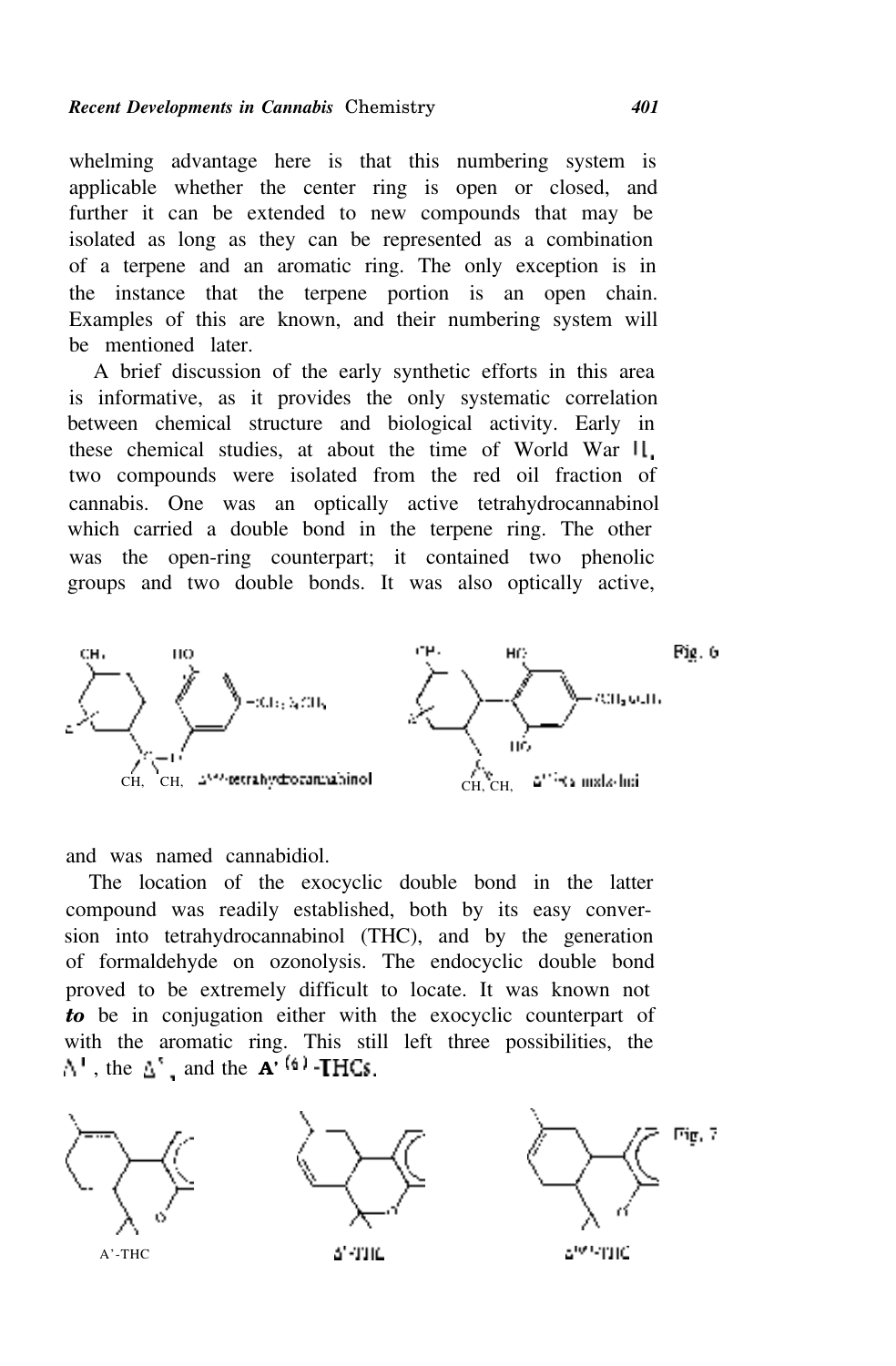Although this problem has only recently been solved, during the period of these initial isolations and characterizations, synthetic explorations were numerous. As two generally different synthetic methods were employed, and two different biological assays as well, it is quite difficult to interrelate these studies. The first of the tetrahydrocannabinol syntheses was that of Todd and co-workers in England. Their scheme consisted in the fusion of a terpene such as pulegone with olivetol, thus producing the three ring product. Pharmacological evaluations were made employing



rabbit cornea1 areflexia; unfortunately there are no available correlations between this response and human intoxicative potency. Two serious complications have appeared in this approach. The pulegone employed has been shown to be of uncertain optical purity, thus leading to optically active products of inconsistent composition. Further, the actual nature of the condensation leads to structural isomers. This was due in part to the contamination of pulegone as isolated from natural sources with isopulegone, and in part to a sensitivity to the specific nature of the condensation agent.

A more satisfactory scheme was developed by Adams and his co-workers at Illinois. In this process a completely synthetic keto-ester was condensed with olivetol, and the resulting **lactone** converted in a separate step to the gemdimethyl product. Again, as with the pulegone synthesis above, the unnatural isomer of THC was the principle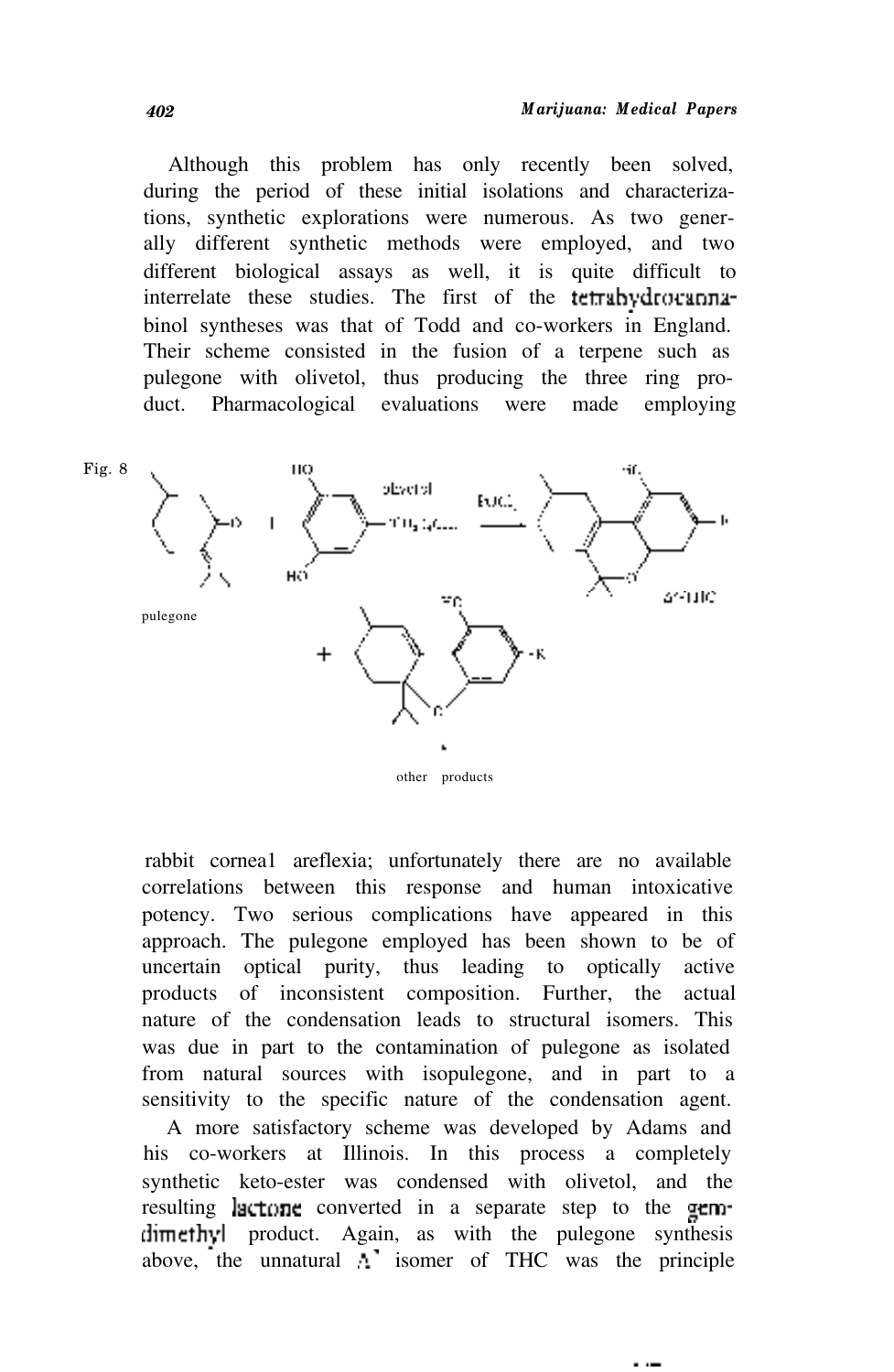

product. This, and related homologs, were titrated pharmacologically by dog ataxia assay. They were found to be qualitatively similar although quantitatively less active than natural THC isolated from the red oil. This unnatural but reproducibly available isomer was taken as a reference standard for an extensive study of structural modifications.

A complete review of these studies would be out of place in a presentation designed to emphasize recent developments. Comment should be made, however, on the importance of the amyl group on the aromatic ring. It was found that, in the straight chain series, a maximum activity was observed at the 6-carbon (hexyl) substitution. This material was about twice as active as the reference amyl compound in the ataxia analysis, and has undergone extensive clinical study under the name of Synhexyl or Pyrahexyl. The replacement of the straight chain with one branched at the alpha- carbon, led to the alpha-methylhexyl counterpart, with the increase of potency of a full order of magnitude. The studies that have resulted in the development of alpha, beta- dimethyl analogs, have led to the dimethylheptyl-analog, a compound known as DMHP or Adams' nine-carbon compound. It is yet a full



order of magnitude more potent than the methyl hexyl material mentioned above, i.e., five hundred times more potent than the reference  $\triangle$ <sup>3</sup> -THC. Its activity has been confirmed in human subjects, and just recently the tedious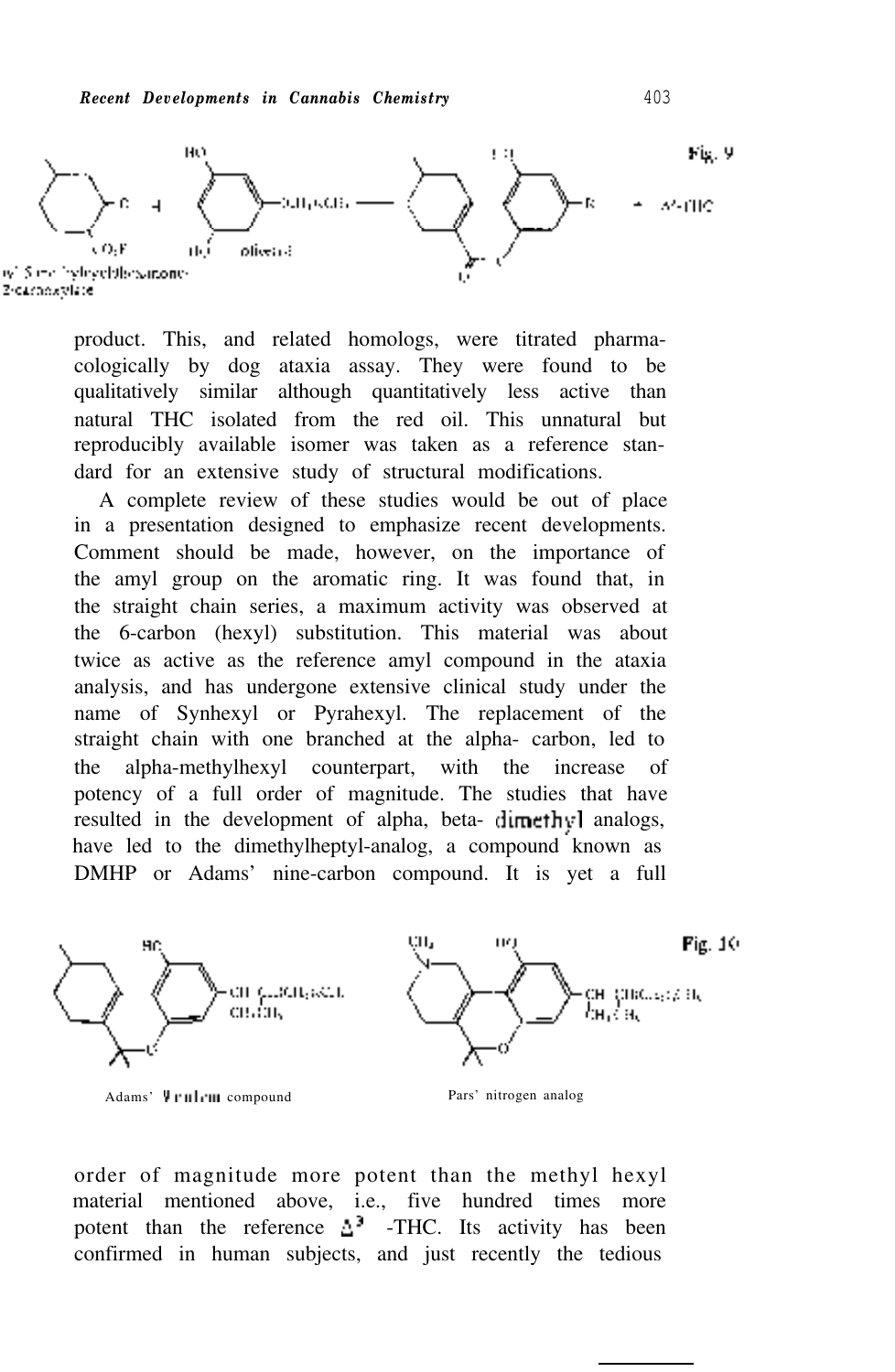task of its separation into the eight possible isomers has been reported by Aaron. Quite recently a nitrogen analog of this compound has been prepared by Pars, and appears also to be biologically active.

**Recent Chemical**

In recent years, immense strides have been made in the **Analyses** area of the chemistry of the cannabinoids of C. sativa. The development of sophisticated spectroscopic instruments, particularly in nuclear magnetic resonance, has settled the question of the exact **isomeric** configuration of the elusive double bond in the terpene ring, and has established the stereoconfiguration about the  $3.4$ -position. The principle isomer present in the red oil is A' -terrahydrocannabinol, II, in which the 3,4-hydrogens are oriented trans- to one another. The open-ring counterpart to A' -THC is consequently  $A'$   $\rightarrow$  4-trans cannabidiol (III). It has been reported





A'-3,4-trans-cannabidiol (111)

 $\sim$   $\sim$ 



A'c6'-trans-tetrahydrocannabinol (IV)

native resin, but this is uncertain as it could have arisen as an artifact of isolation.

None of these fine structural assignments could have been possible, however, without the development of elegant methods of fractionation and isomer separation concurrently with the instrument techniques. The procedures of column and thin layer chromatography have made possible not only the isolation of characterizable amounts of **isomerically** pure materials, but have led to the discovery of a host of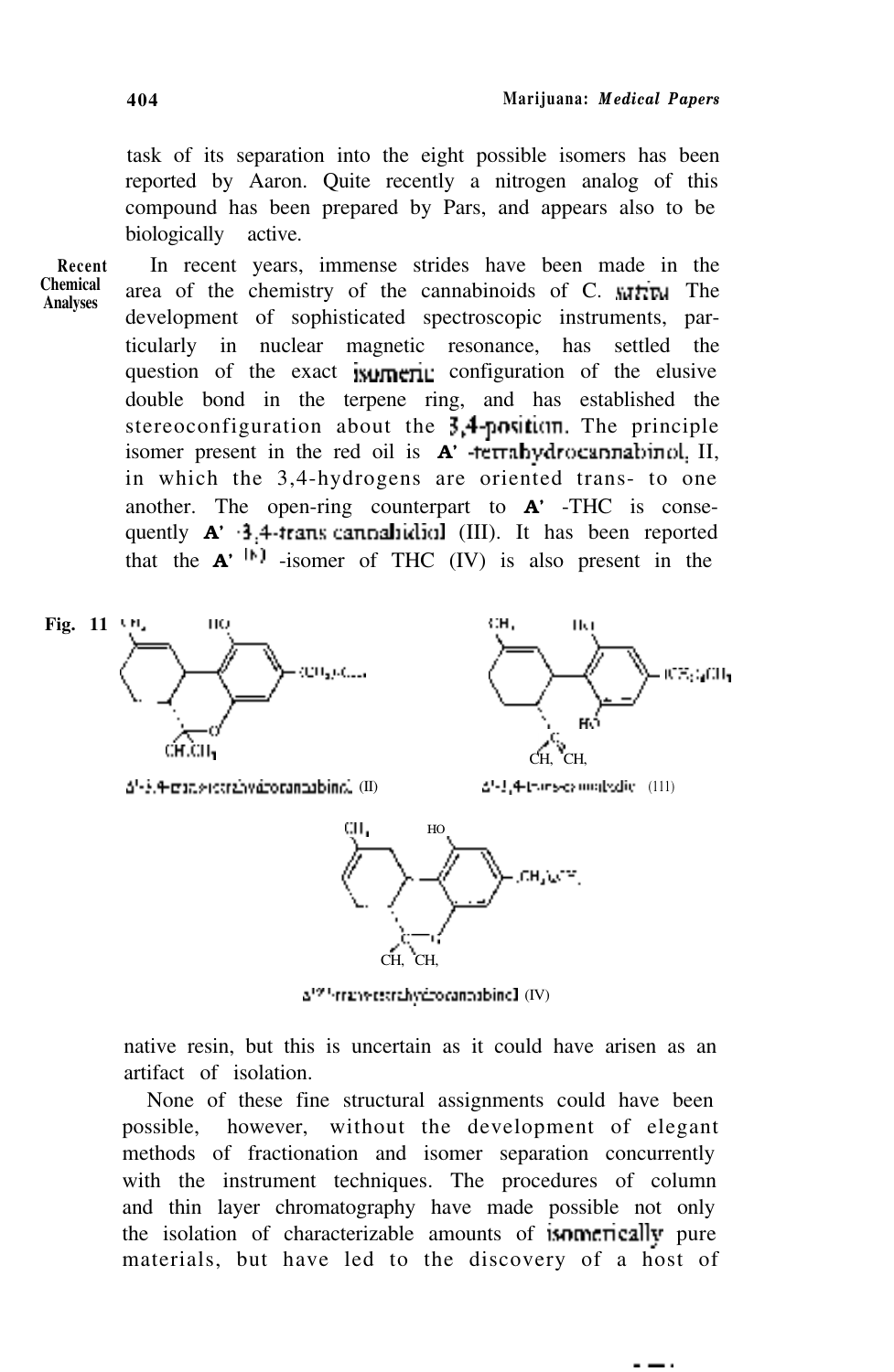





ou

experti

cannabigerolic acid (VI)



cannabinolic acid (VII)

A'-3,4-trans-'1'HC acid (VIII)

 $\sim$   $^{-1}$ CH, CH,

additional chemicals that had heretofore been unknown.

An acidic fraction has long been known to be present in the red oil of *C.* sating Some ten years ago an acid was isolated which proved to be, after structural correction for the now-known location of the endocyclic double bond of A' -THC, the benzoic acid that corresponds to III, i.e., cannabidiolic acid, V. This material corresponds to cannabidiol both in the double bond location and in the uransconfiguration about the **3.4**-bond. The presence of this and other acidic materials in the resins isolated from marijuana grown in the colder northern latitudes suggests their roles as biosynthetic presursors to the more neutral aromatic, active, fractions. Careful chromatographic separation of this acidic fraction into individual components has afforded three more aromatic carboxylic acids. These are cannabigerolic acid (VI) that upon decarboxylation could yield cannabigerol (v. i. ), cannabinolic acid (VII) which can give rise to cannabinol (I), and  $A<sup>1</sup> -3.4$  trans-tetrahydrocannabinolic acid (VIII) which can be converted to, and which may well be argued as being a normal biosynthetic precursor to,  $\mathcal{N}$ <sup>1</sup> THC. The possible roles of these acids as biological intermediates which could lead to the neutral (phenolic) cannabinoids, will be discussed below.

In the chromatographic analysis of the less plentiful components of the resinous fraction of *C. sativa* several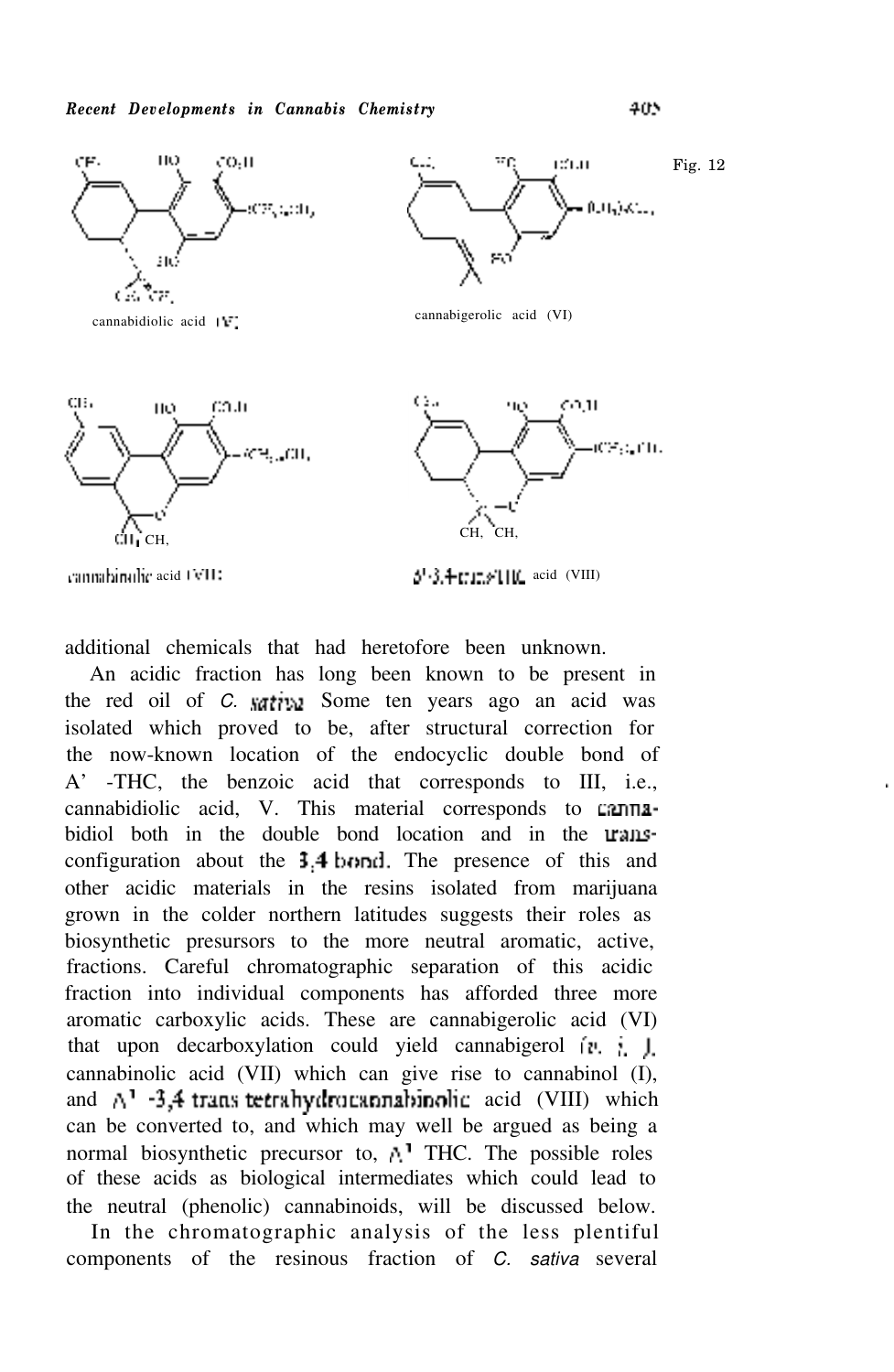additional phenolic components have been isolated and assigned tentative chemical structures.

A one-ring resorcinol has been separated that, upon spectroscopic analysis, appeared to be the simple fusion of an open-chain terpene and olivetol. This material, cannabigerol (IX) has had its structure proven by synthesis. The fusion of this terpene with olivetolic acid would then give rise to the above-mentioned acid, cannabigerolic acid (VI). This type of open-ring terpene compound presents yet another numbering



system, being determined by the eight-carbon chain attached to the olivetol nucleus. The numbering by convention starts at the distal end of the chain, as shown in IX and X.

Two additional phenolic components have recently been described. Cannabichromene, X, is an open-chain benzopyran containing a carbon system closely related to the material cannabigerol but with heterocyclic ring closure. A phenol named cannabicyclol (XI) has also been isolated which, lacking any unsaturation whatsoever, has been assigned the structure shown. These two hypothetical structures lack support from synthetic studies. These fusions of terpenes and aromatics have suggested several of the resent synthetic approaches into this area, and also provide the basis of biosynthetic paths, to be discussed.

**Recent Chemical Syntheses**

An expected correlary to the establishment of the tools of structural analysis of C. sativa, was their use in the development and evaluation of synthetic techniques. It must be noted that, in this same period of time-the last four years or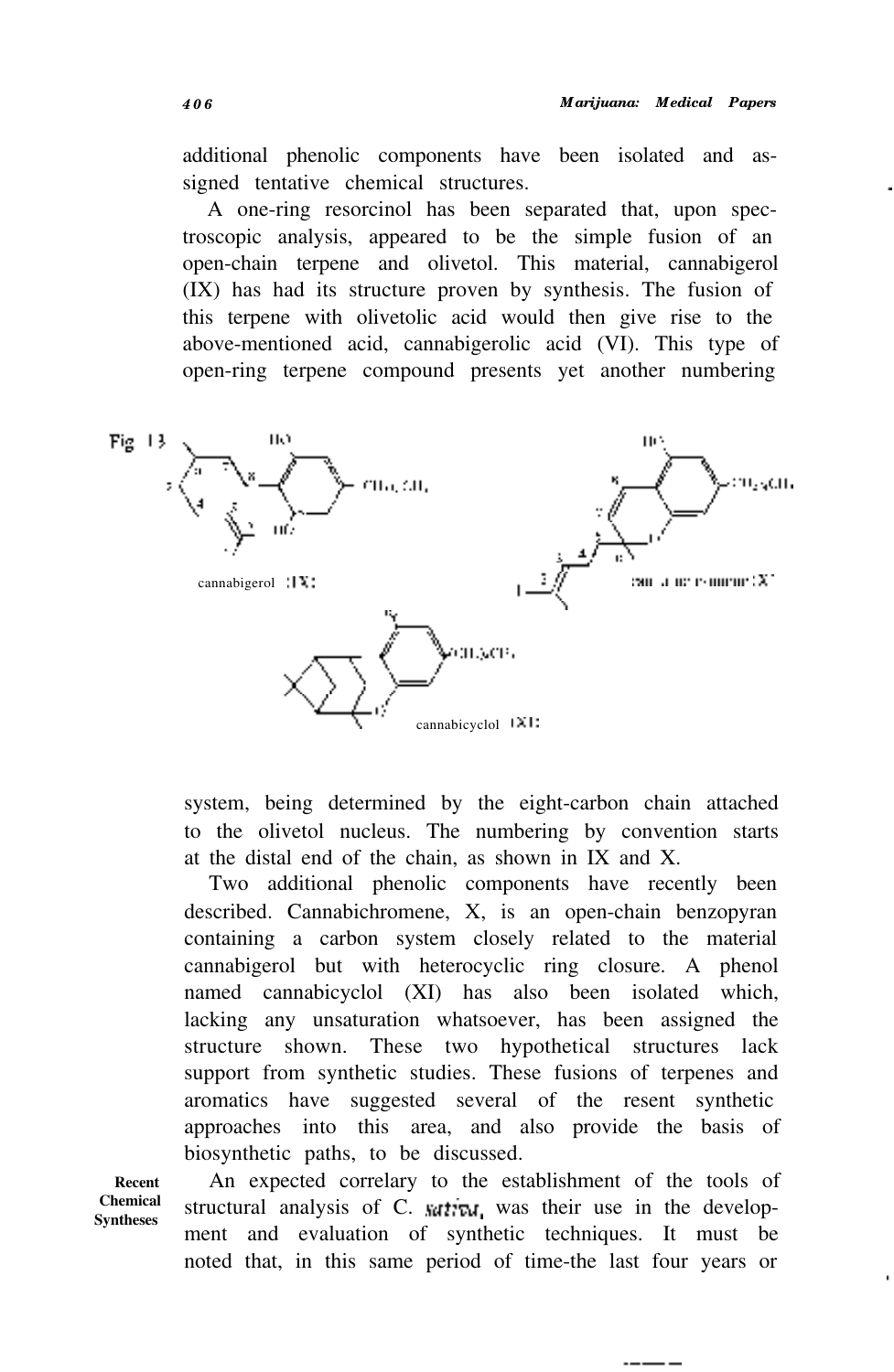so-no less than six separate and mutually confirmatory syntheses within this family of compounds have appeared in the chemical literature. Three of these represent modifications of the olivetol ring providing the basis for the construction of the terpenacious half of the cannabinoid molecule. The remaining three syntheses employ the reactivity of the resorcinol system itself and, in effect, bring a terpene into reaction with it.

The first of these procedures can be illustrated by the general reaction between citral and the lithio-derivative of the dimethyl ether of olivetol. The first description of this reaction was advanced by Mechoulam and Gaoni. The coupling product shown undergoes an internal rearrangement to yield the trans- isomer of the dimethyl ether of cannabidiol. Demethylation leads to cannabidiol itself, and cyclization provides a mixture of the A' and the A'  $\overline{6}$  -isomers of THC. The over-all yield in this procedure is small.



Taylor, Lenard and Shvo have confirmed this reaction scheme and have found that the  $A<sup>1</sup>$  LEER isomer of THC to be a principle product. They did obtain after chromatographic separation, a reasonable yield of the A' -THC isomer. Very recent modifications of the procedure of Taylor have been investigated by Gaoni and Mechoulam, in which they use BF, rather than HCI as the condensation agent between the terpene and olivetol. They have observed a 20 percent yield of the stereo-specifically proper isomer of A' -THC. The details of these most recent studies have not yet been published.

Two more syntheses have been described which employ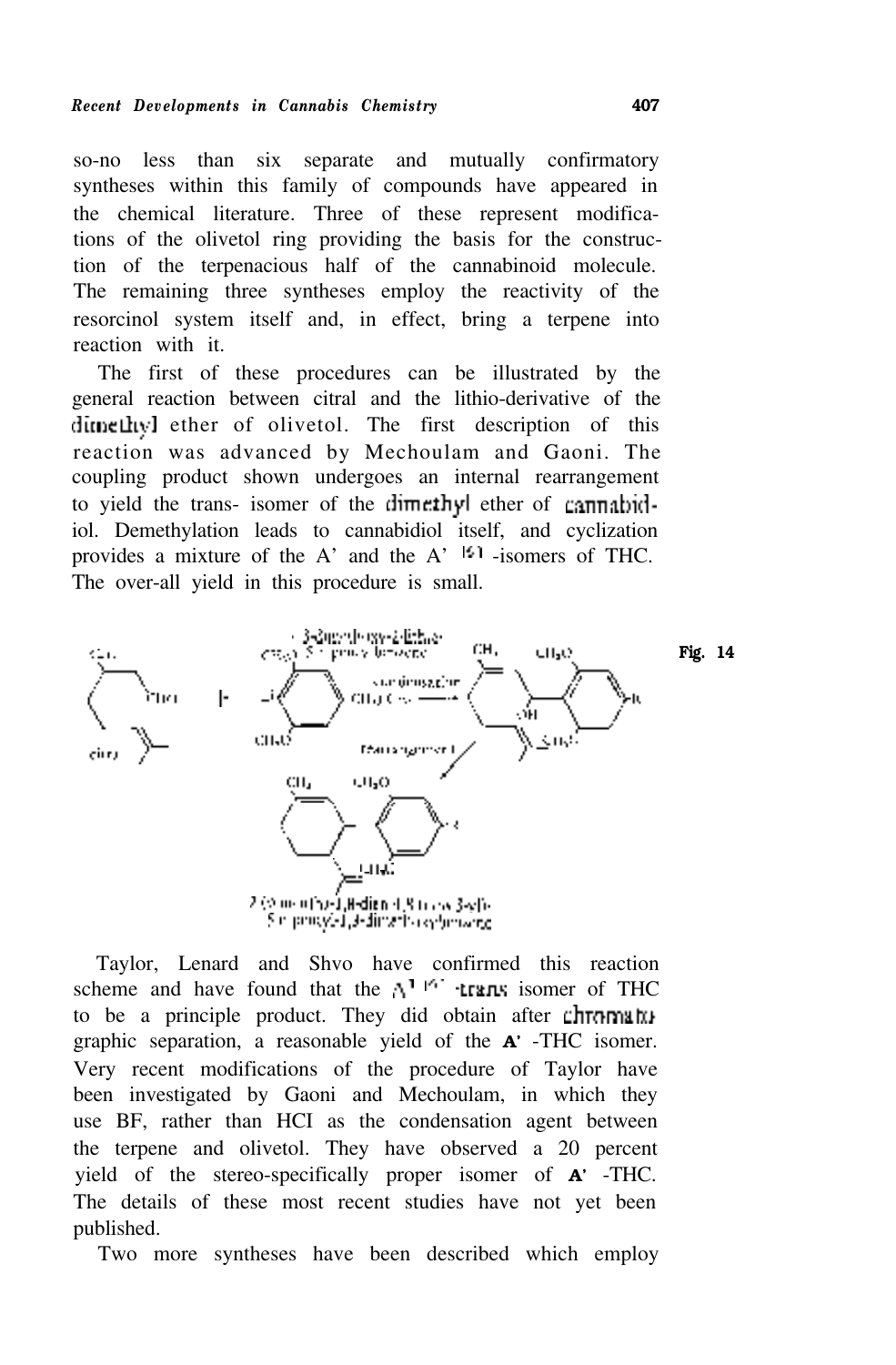modifications of the olivetol molecule. Both effect the construction of the terpene ring through some form of the Diels-Alder reaction, but the necessary intermediates are derived in different ways.

In one of these processes, the diene is attached to the olivetol nucleus, between the two oxygen functions. This



diene has been obtained through two separate procedures. In one, Korte, Dlugosch, and Claussen converted the appropriate ketonic intermediate directly to the diene through a Wittig reaction. In the other, Kurthi and Matsui dehydrated the carbinol that resulted from a Grignard reaction on this ketone. In both cases, they achieved an identical diene that cyclized readily with methyl vinyl ketone. This reaction led to a stereo-specifically correct bicyclic methyl ketone which, upon a Wittig methylene replacement, led to the dimethyl ether of cannabidiol. The yields are poor, but both the stereo-configuration and the double-bond location are correct for the natural orientation.

The other Diels-Alder synthesis involves a scheme in which the dieneophyle is itself attached to the olivetol nucleus. Here either the cinnamic acid or the corresponding methyl ketone is employed as a condensing agent with isoprene. Korte, **Hackel** and Sieper have reported this reaction with the styryl methyl ketone and have found that the isoprene orientation is proper. After the necessary Wittig reaction,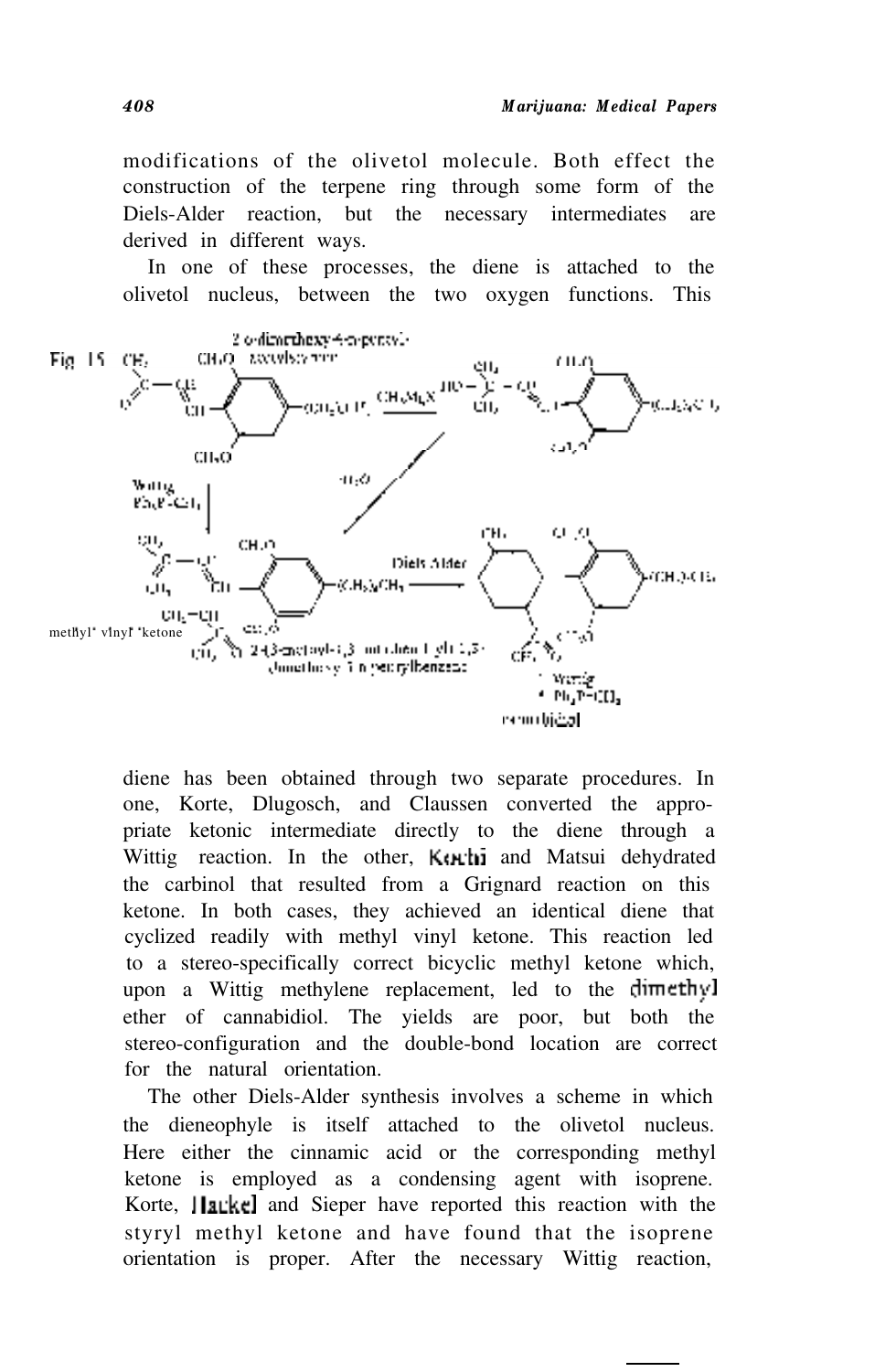*Recent Developments in Cannabis Chemistry* 409



they found that the resulting  $\mathbb{L}^{\mathsf{F}}$  /  $\mathsf{F}$  -cannabidiol did not have an assignable configuration about the 3,4-bond. A modification of this approach has been described by Jen, Hughes and Smith in which, through the employment of the free  $\epsilon_{\text{II}}$ namic acid itself, a product is obtained that is not only



properly oriented with regard to the isoprene molecule, but is also appropriately trans- about the eventual 3,4-terpene bond. This carboxylic acid has been resolved into its optical isomers. These separate enantiomorphs have been appropriately methylated, cyclized, and finally demethylated to provide both the natural and the unnatural optical isomers of  $A'$  <sup>14)</sup> -THC. In neither of these reactions is the yield good, and it is only in the second example that the appropriate stereoconfiguration is obtained. This must be isomerized at an additional expense in yield, to the natural A' -isomer.

The three remaining synthetic procedures all employ oliveto1 as a free resorcinol, not protected or activated in any manner. The first of these examples represents a complete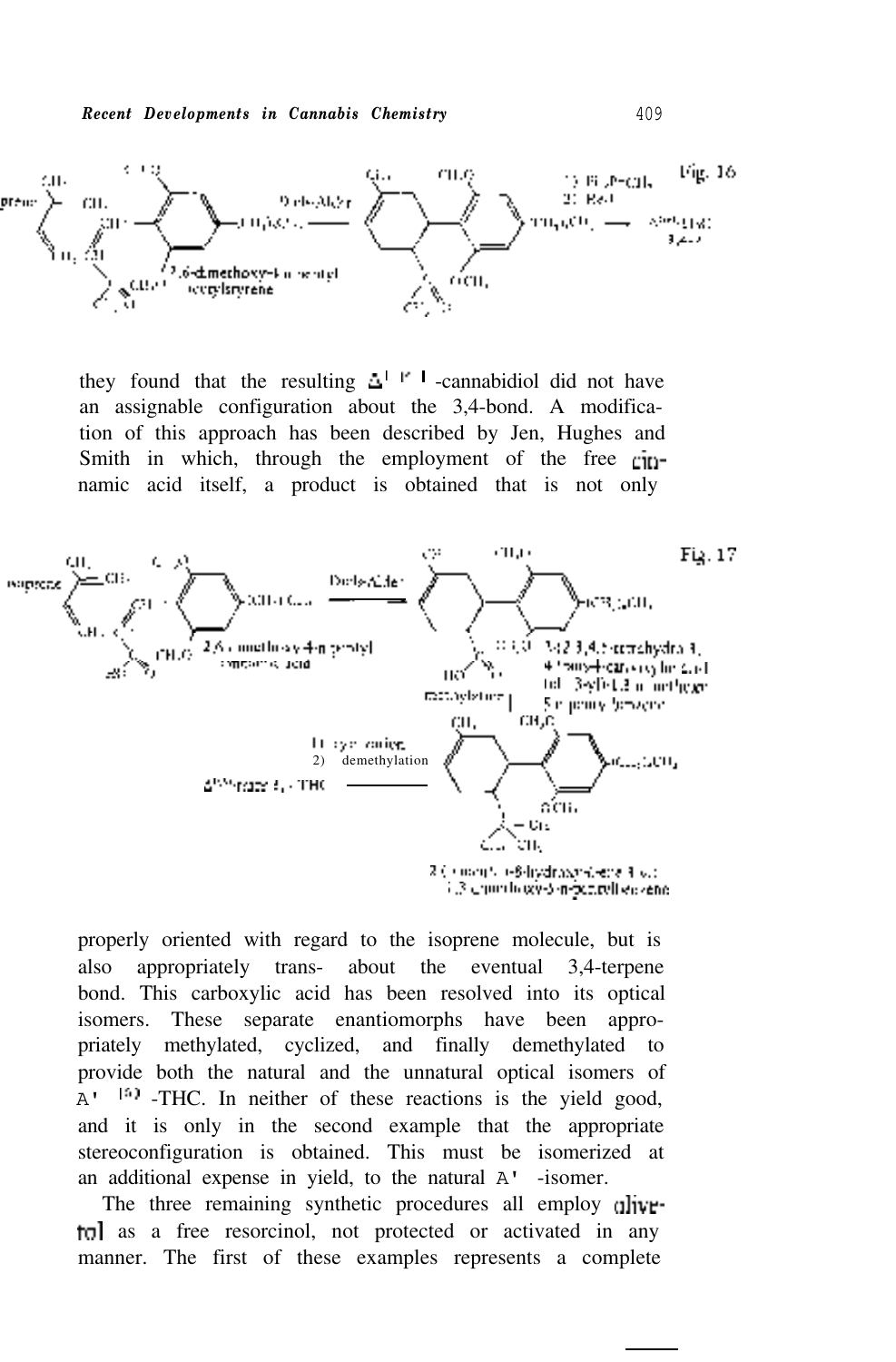construction of the terpene ring through synthetic procedures, but the last two involve reactions with natural or near-natural terpenes, and so might cast light on those biosynthetic pathways actually effected in the plant in the in  $\vec{v}$  production of these cannabinoids.

Fahrenholtz, Lurie and Kierstead have reported the syntheses of both the A'  $\cdot$  and the A' (6)-3,4-trans-tetrahydrocannabinol through a synthetic process that represents a complete construction of the terpene ring. The condensation of olivetol with acetoglutarate yields a cyclic product, a benzopyran. This lactone is converted to a three-ring system which carries a ketonic group at the one-location of the terpene ring. This lactone carries a 3,4-double bond, but it



can be converted through appropriate protection and methylation, to the 2.3- conjugated counterpart with a geminal methylation. The resulting (trans) cyclohexanone is easily methylated and dehydrated to a mixture of THC's which can be separated chromatographically. The stereoconfiguration is correct but the over-all yields are poor.

Mechoulam, Braun and Gaoni, have reported a total synthesis that starts from the readily available terpene, pinene. This is oxidized to the ally1 alcohol, verbinol, and then condensed with olivetol to produce a heroic mixture of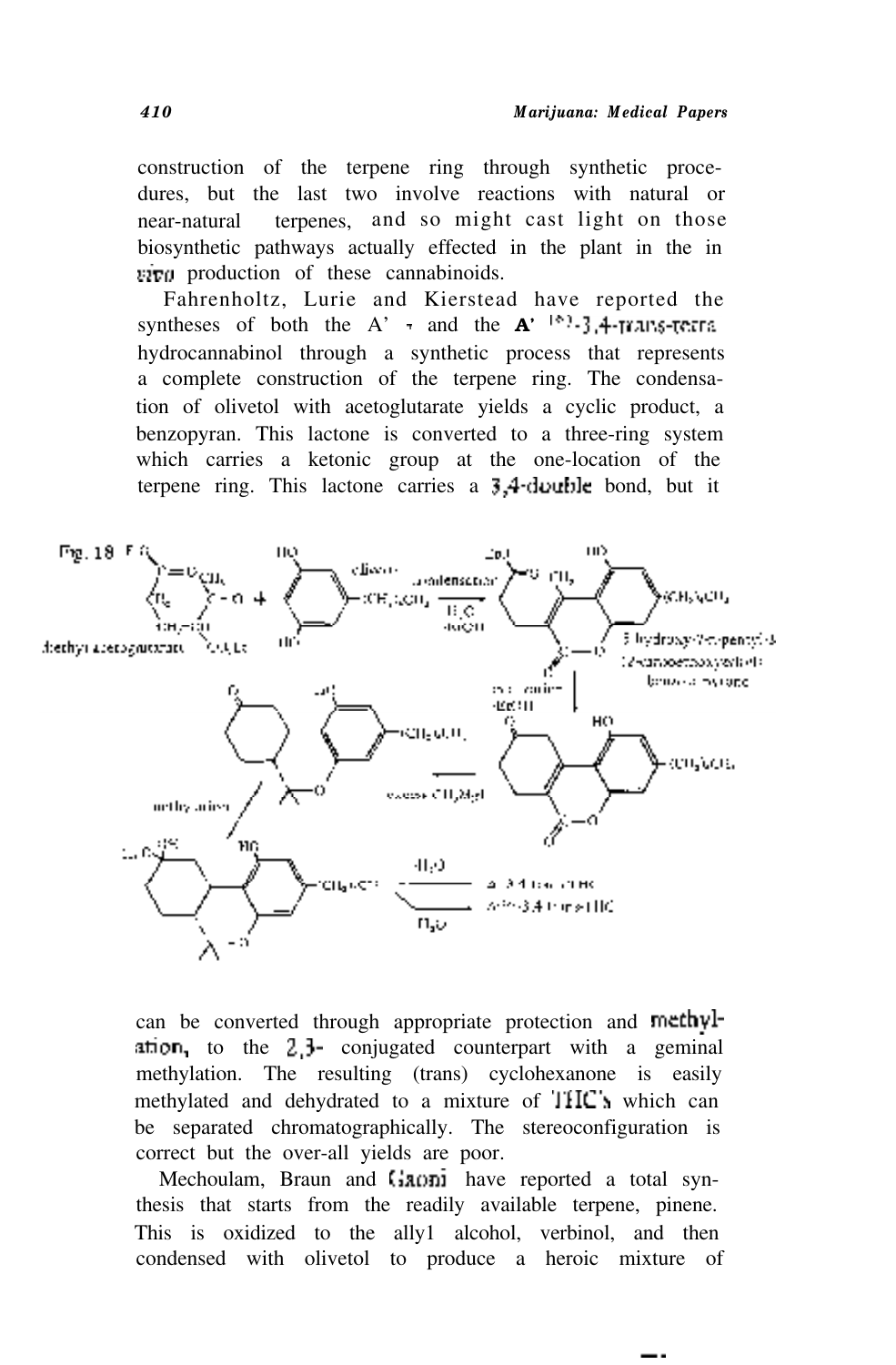

products. Olivetyl pinene can be chromatographically separated, and converted into the  $A'$   $\blacksquare$  THC product, which can in turn be isomerized and so converted into the natural A'-counterpart. In this reaction both the stereo-specificity and the absolute optical configuration can be controlled, but the necessary separations again limit the procedure to the preparation of only small amounts of end-products.

The most recent synthesis in this area has been reported by Petrzilka, Haefliger, Sikemeier, Ohloff and Eschenmoser. They have described the reaction between unsubstantiated olivetol and the easily synthesized terpenol  $(+)$ -trans-p-menthadien-2  $\mathbf{B}$ -0. This leads directly to the stereospecifically



(+)-trans.p-menthadien-2,8-ol -1

correct isomer of cannabidiol. The yields are quite good (ca. 25 percent) and the general process suggests an easy entry to the study of structural isomers that carry the naturally correct optical and stereo-configurations.

From the onset of this review it has been emphasized that **Biosynthetic** the entire family of the cannabinoids can be considered as a Considerations combination of the structures of a terpene and a resorcinol. In fact, many of the recently evolved syntheses within this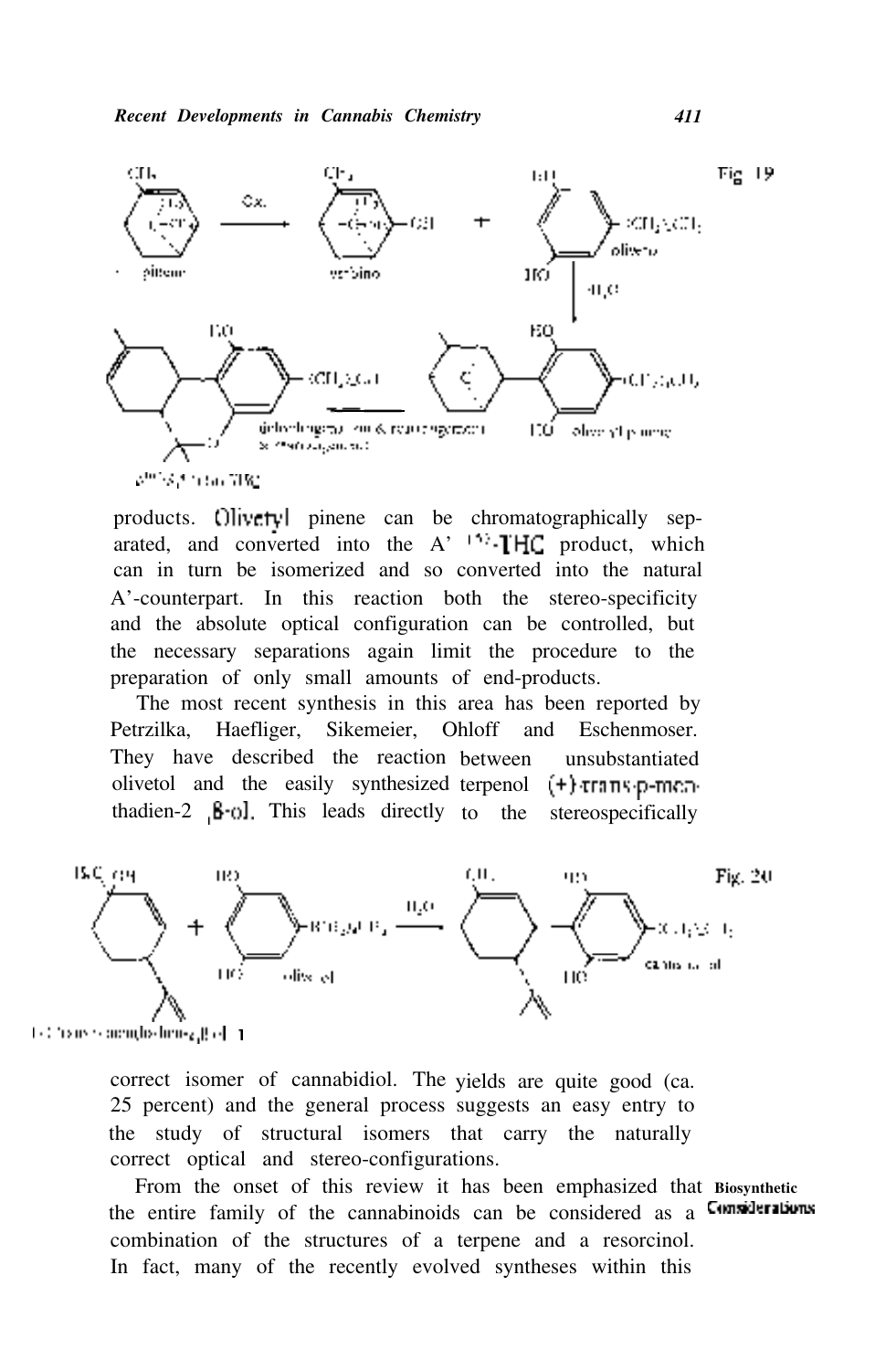family have employed just such a combination, with chemical modifications as might be dictated by the reaction conditions. It has been mentioned that the several carboxylic acid components of the resin may serve as precursors to this family. This is supported by the observation that in the colder climates, in the Northern regions which provide shorter growing periods and generally cooler conditions, the marijuana that is harvested is known to be more raw, to contain a greater percentage of acidic components, and to be less biologically active.

Mechoulam and Gaoni have presented an argument that not only olivetol but olivetolic acid may serve as the condensing moiety for the terpene component. It can be argued that geranol, upon appropriate activation, could  $\mathbb{C}\mathfrak{m}$ -

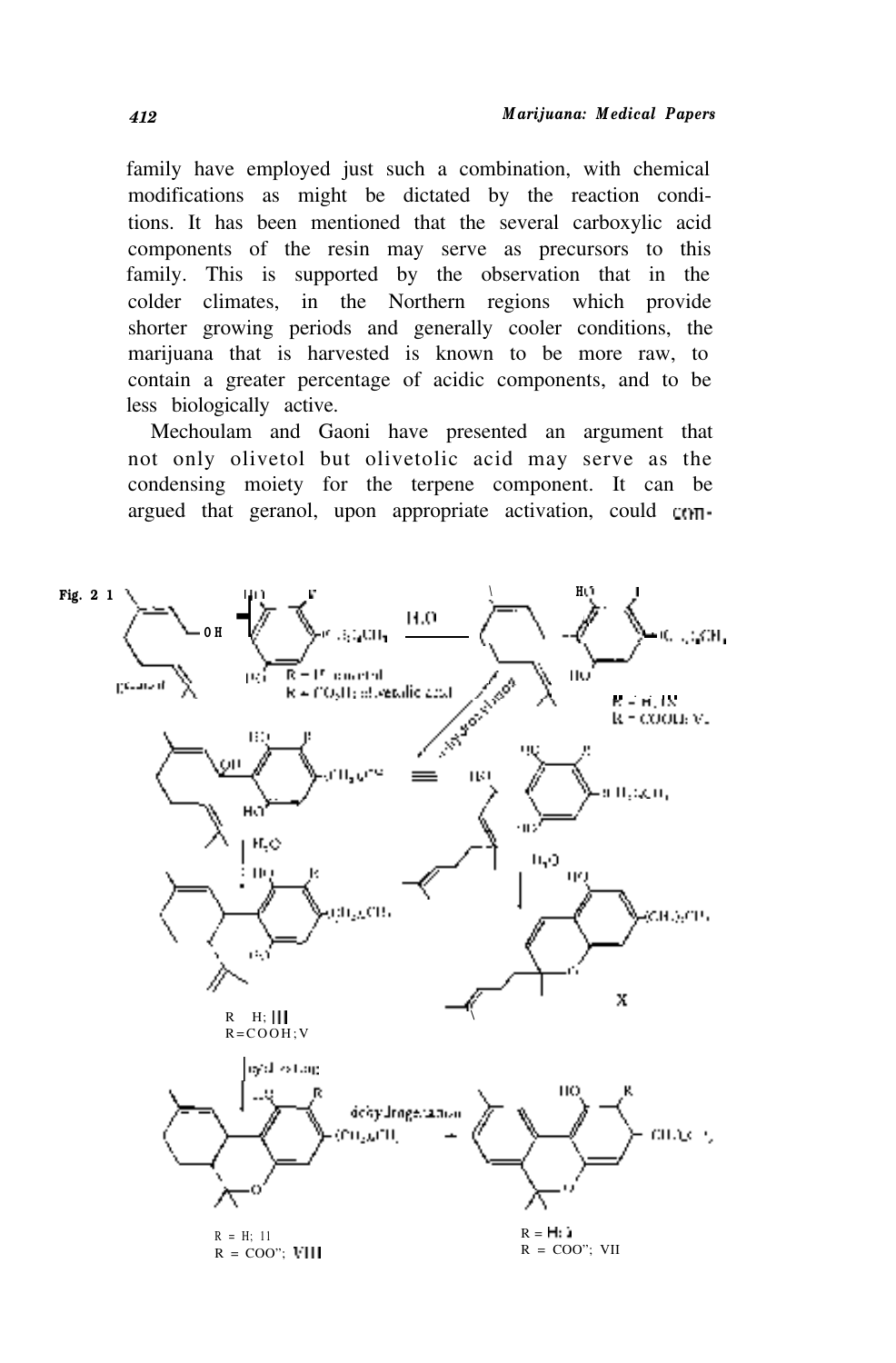dense with olivetol or with olivetolic acid to yield cannabigerol. This reaction has been achieved in vitro. This compound can then undergo an alpha-oxidation to yield cannabidiol through hydroxy elimination, or cannabichromene through addition. The remaining components of the cannabis resin are then explainable by appropriate steps of cyclization, dehydrogenation, and decarboxylation. These transformations are outlined in the flow diagram in which chemicals known to be present are numbered in accordance with their presentation above. The one material of established structure missing from this scheme is the  $A'$  (6)-3,4-trans-THC, IV. It can be readily prepared in the laboratory by the acid-catalysed isomerization of the A' -counterpart, and such a conversion could certainly occur in the intact plant.

Until recently the only laws that pertained to the posses- Legal sion and the use of marijuana were contained in the Federal Considerations Marijuana Tax Act of 1937, and the many state laws which were based primarily on it. All of these were concerned with the plant and its components. The exact wording of the California Narcotic Act, Health and Safety Code, is as follows:

1103.1 "Marijuana" as used in this division means all parts of the plant Cannabis sativa L. (commonly known as marijuana), whether growing or not; the seeds thereof, the resin extracted from any part of such a plant; and every compound, manufacture, salt, derivative, mixture, or preparation of such plant, its seeds or resin.

Although not explicitly stated, it has been accepted that the term "all parts of the plant" should be limited to those materials that are presumably capable of producing biological action similar to that of the entire plant. Such obvious components as chlorophyll and water, ubiquitous to the plant world, were excluded. Until recently chemicals such as tetrahydrocannabinol or cannabidiol could only have arisen from the plant and therefore were covered in this statute. The question as to whether a material might have been synthetically produced was moot, because until recently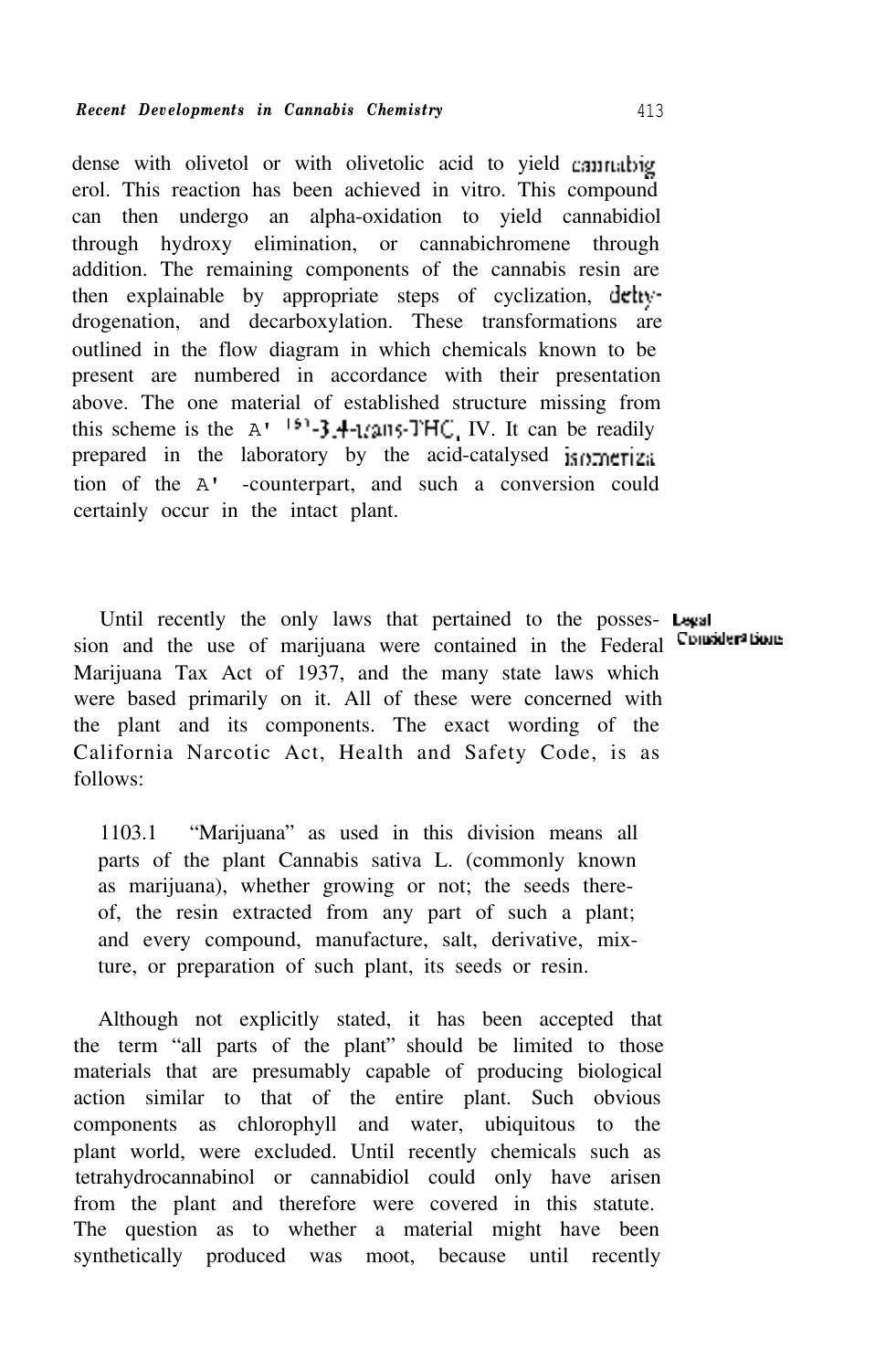there had been no successful syntheses of these compounds. The recent syntheses of tetrahydrocannabinol and its congeners, coupled with the appearance through illicit channels of materials claimed to be synthetic "THC," has reopened the question as to whether a totally synthetic component of the plant should legally be considered the same as an isolated component of the plant.

This question was tacitly answered by recent modifications of the dangerous drugs section of the Federal Food, Drug, and Cosmetic Act, an entirely separate law. This section was designed to control the improper distribution of dangerous drugs. In 1968 the law was amended with the following insertion :

Listing of drugs defined in section 201 (v) of the Act [shall be amended to include] synthetic equivalents of the substances contained in the plant, or in the resinous extracts of *Cannabis* sp. and/or synthetic substances, derivatives, and their isomers with similar chemical structure and activity such as the following:

A' -cis- or trans-tetrahydrocannabinol, and their optical isomers,

A<sup>6</sup> -cis- or trans -tetrahydrocannabinol, and their optical isomers,

 $\Delta^{1,4}$  tetrahydrocannabinol, and its optical isomers.

It is recognized in this amendment that the nomenclature of these substances has not been internationally standardized and it is the specific compounds (and their racemic combinations) that are specified, regardless of the numerical designation employed. As these ten specific compounds are handled by a separate law, they are considered synthetic substances and not materials of plant origin. Whether the terms "isomers with similar chemical structure and activity" will probably prove to be worthless for similarity between things, unless specified in detail, is a matter of individual opinion.

Because of these distinctions, it will be the responsibility of the legal authorities not only to demonstrate that a contraband drug is tetrahydrocannabinol, but also to determine its origin. Since the two laws define two completely different tetrahydrocannabinols (synthetic or natural), they cannot be applied in the same instance. The tasks of identifi